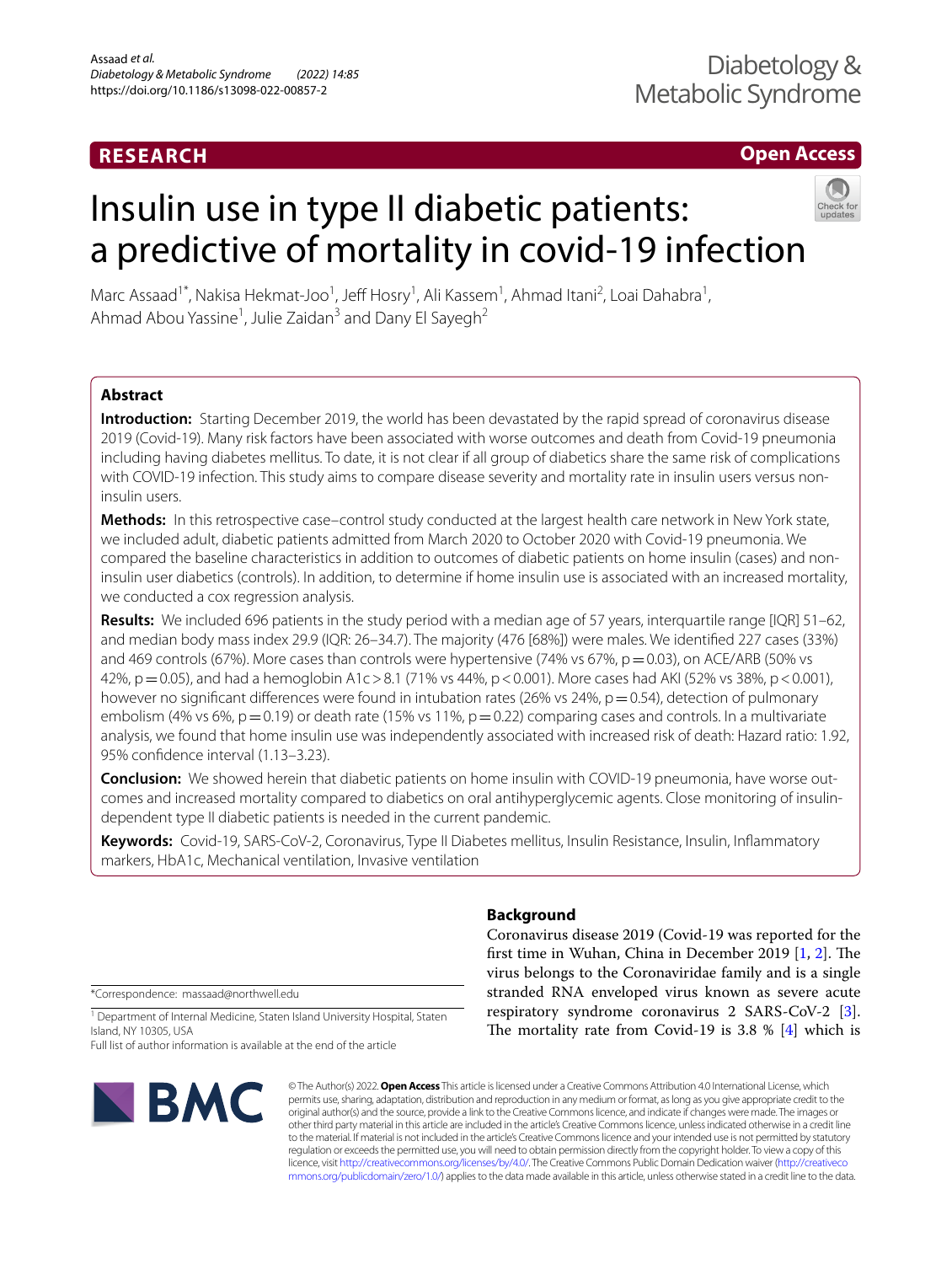lower than genetically similar coronaviruses that caused previous pandemics, while the infectivity rate is high [[3](#page-6-2)].

Identifying patients at risk of severe illness is crucial to prioritize this specifc group in terms of treatment and vaccination. Many risk factors have been implicated such as advanced age, male gender, being certain ethnicities such as African American or south Asian, cardiovascular disease, hypertension, chronic obstructive pulmonary disorder, cancer patients, neurocognitive impairment and diabetes mellitus [[5,](#page-6-4) [6](#page-6-5)].

Diabetes mellitus is a systemic disease, afecting many organs and is associated with insulin resistance in addition to metabolic syndrome which are stated as major risk factors for severe COVID-19 illness. A systematic review has shown that mortality rate in hospitalized patients is higher among diabetic patients compared to non-diabetic [[7\]](#page-6-6) making diabetes mellitus a feld of interest in our study.

It remains unclear whether all type II diabetic patients share the same risk or those with poorly controlled disease are at higher risk. We sought to evaluate herein if insulin-dependent diabetics have poor outcomes compared to diabetic patients on oral antihyperglycemic.

# **Subject and methods**

## **Study population**

We conducted this retrospective case-control analysis in the largest healthcare system in New York state. We included patients admitted from March 2020 to October 2020 to any of the 11 hospitals afliated with Northwell Health. We only analyzed adult patients (age >18 years), diagnosed with COVID-19 pneumonia and who had an HbA1c on admission or within 3 months of the diagnosis.

To focus our study on the efect of insulin resistance and infammatory state in diabetic patients, we excluded patients with concomitant chronic respiratory disease (interstitial lung disease, COPD, asthma), atrial fbrillation, end-Stage Renal Disease (eGFR <15) heart failure and type I diabetes mellitus. This study was approved by The Northwell Health Institutional Review Board.

# **Parameters studied**

Electronic medical records were reviewed and data on demographic, age, gender, race, BMI, and smoking status, collected. In addition, we collected information on diabetes treatment such as the use of oral antidiabetic, versus the parenteral insulin at home and the use of ACE inhibitor.

The highest inflammatory marker level was recorded for each of Procalcitonin, ferritin, C-reactive protein, and D-dimer. Treatment received during admission such as steroid, convalescent plasma, tocilizumab, remdesivir, hydroxychloroquine and azithromycin is also detailed.

The primary endpoints studied were the need of mechanical ventilation, thromboembolic events such as deep vein thrombosis (DVT) or pulmonary embolism, acute kidney injury (AKI) defned as an increase in serum creatinine more or equal to 50% from baseline or >0.3 mg/dl in <48 h, death, and length of stay. Arterial blood gas for those who required intubation was collected to classify the underlying acute respiratory distress syndrome (ARDS), which is defned as mild when the ratio of arterial oxygen partial pressure (PaO2) to fraction of oxygen in inspired air (FiO2) is more than 200 mmHg, moderate when PaO2/FiO2 is between 100 and 200 mmHg and severe when the ratio is below 100 mmHg.

#### **Data analysis**

We used descriptive statistics to analyze the study population. We used Fisher exact test or Chi-square test to compare categorical variables and Wilcoxon-Mann-Whitney test to compare medians of continuous variables.

To determine the efect of the diabetes and diabetes treatment on COVID disease and response to treatment we compared diabetic patients on home insulin (cases) and non-insulin user diabetics (controls). In addition, to identify predictors of worse outcomes and death, we compared diabetic patients who died versus those who survived COVID-19 infection in a univariate and a multivariate Cox regression model. Results were reported as hazard ratios (HRs), corresponding 95% confdence intervals (CI), and p values. We used the SPSS software program (version 23.0; IBM Corporation, Armonk, NY), all statistical tests were two-sided, and  $p$  values  $< 0.05$ were considered statistically signifcant.

# **Results**

## **Demographics and descriptive analysis**

A total of 696 patient were included in the study period The majority were males  $(476, 68%)$  The median age of the patients was 57 years (interquartile range [IQR: 51–62]) and the median body mass index (BMI) was 29.9 (IQR 26–34.7). Cohort data collected showed that 170 patients were Caucasian (24%).

Out of the 696 patients 14% were smokers, 69% had pre- existing hypertension, 45% were on angiotensin converting enzyme inhibitor or angiotensin II receptor blockers (ACE-I/ARB), 33% were on home insulin and 51% were on metformin. Throughout their hospital stay, the prevalence of intubation reported was 24% and of AKI was 43%. The mortality rate of this patient population was 12% (Table [1](#page-2-0)).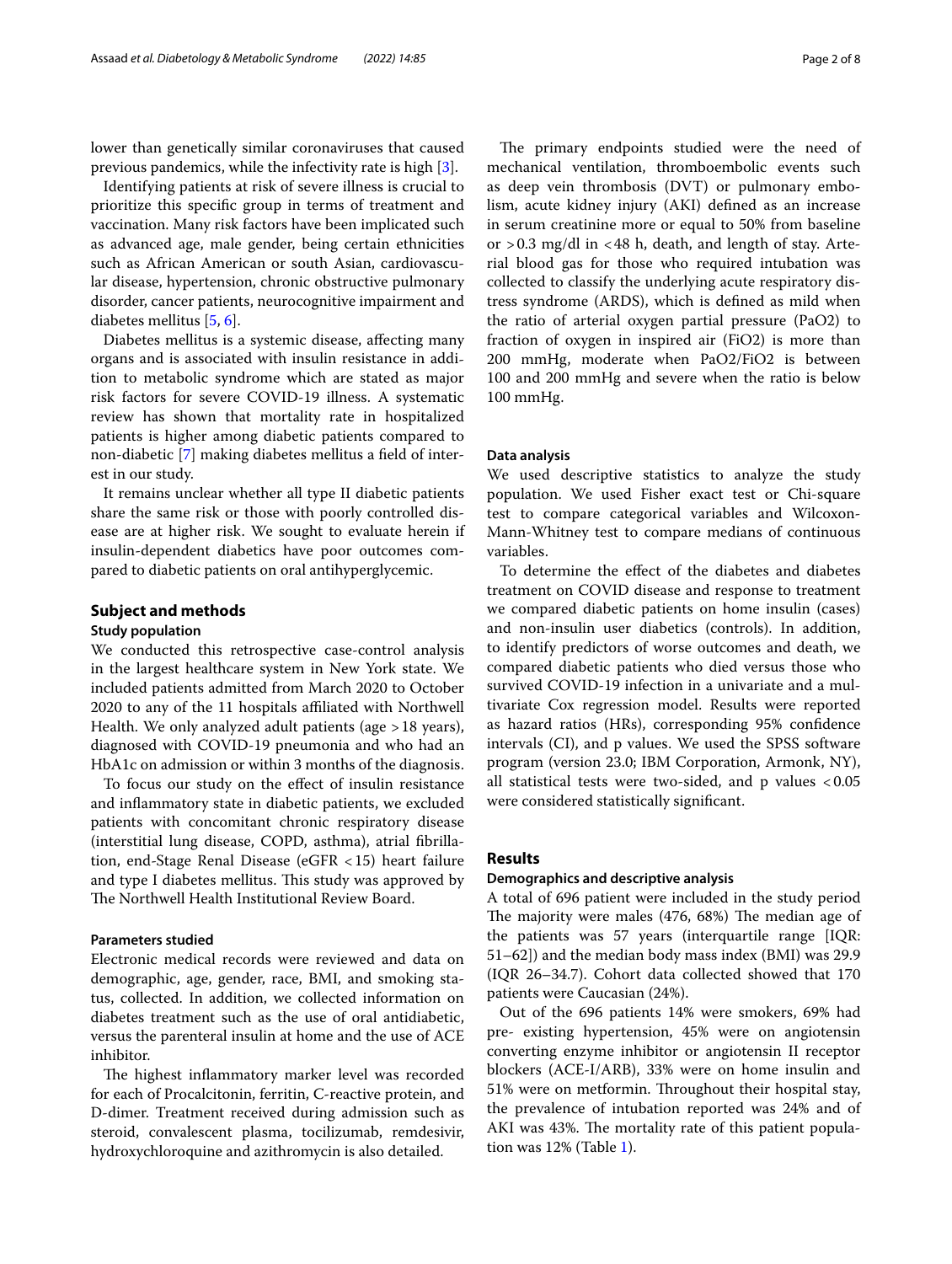# <span id="page-2-0"></span>**Table 1** General characteristics

|                          | $N = 696$      |
|--------------------------|----------------|
| Age, median [IQR]        | $57(51-62)$    |
| BMI, median [IQR]        | 29.9 (26-34.7) |
| Gender                   |                |
| Male                     | 476 (68%)      |
| Female                   | 220 (32%)      |
| Race                     |                |
| White                    | 170 (24%)      |
| African American         | 139 (20%)      |
| Hispanic                 | 132 (19%)      |
| Asian                    | 65 (9%)        |
| Multiracial              | 190 (27%)      |
| Smoker                   | 96 (14%)       |
| Home Insulin             | 227 (33%)      |
| Metformin                | 354 (51%)      |
| <b>ACF</b> inhibitor/ARB | 310 (45%)      |
| Hypertension             | 481 (69%)      |
| Intubation               | 168 (24%)      |
| Acute kidney injury      | 298 (43%)      |
| Death                    | 86 (12%)       |

## **Comparison of cases and controls**

We identifed 227 cases (33%) and 469 controls (67%). More cases than controls were hypertensive (74% vs 67%,  $p=0.03$ ), on ACE/ARB (50% vs 42%,  $p=0.05$ ), and had a hemoglobin A1c > 8.1 (71% vs 44%, p < 0.001). Cases tend to have higher median D-dimer levels (991 [383–3371] vs 724 [313–2909]  $p = 0.09$ ) and procalcitonin level (0.41 [0.16–1.42] vs 0.3 [0.11–0.95],  $p=0.016$ ). More cases had AKI (52% vs 38%,  $p < 0.001$ ), however no significant diferences were found in intubation rates (26% vs 24%,  $p=0.54$ ), detection of pulmonary embolism (4% vs 6%,  $p=0.19$ ) or death rate (15% vs 11%,  $p=0.22$ ) comparing cases and controls. There was no significant difference

| Page 3 of 8 |  |
|-------------|--|
|-------------|--|

regarding length of hospital stay among the two groups  $(p=0.22)$  as shown in Table [2](#page-2-1).

#### **Predictors of mortality**

In a univariate analysis, comparing deceased patients and survivors, male gender (84% vs  $66\%$  p=0.001) and advanced age  $(60 [54–62] \text{ vs } 57 [50–62], p=0.005)$  were more common among non survivors.

In addition, mortality rate was signifcantly higher in intubated patients (90% vs  $15\%$ , p<0.001), and patients with moderate to severe ARDS as compared to patients with mild ARDS ( $p < 0.001$ ). All inflammatory markers including C-reactive protein (CRP), D-dimer, ferritin and procalcitonin were higher among patients who died.

The prevalence of AKI and deep vein thrombosis (DVT) was higher among the deceased group as compared to survivors (86% vs 37%,  $p=0.001$ ) and (14% vs 6%,  $p = 0.003$ ) respectively (Table [3](#page-2-2)).

To determine if home insulin use is associated with an increased mortality, we conducted a cox regression analysis that included many variables (age, race, gender, AKI, BMI, pulmonary embolism, intubation,

<span id="page-2-2"></span>

| Table 3 Factors associated with death, Univariate analysis |  |
|------------------------------------------------------------|--|
|------------------------------------------------------------|--|

|                                    | Death              | No death           | p value |
|------------------------------------|--------------------|--------------------|---------|
| Age, median [IQR]                  | 60 [54-62]         | 57 [50-62]         | 0.005   |
| Gender, Male                       | 72 (84%)           | 404 (66%)          | 0.001   |
| Intubation                         | 77 (90%)           | 91 (15%)           | < 0.001 |
| PaO <sub>2</sub> /FiO <sub>2</sub> | 141.5 (68.2-223)   | 285 (191-448)      | < 0.001 |
| C- Reactive protein                | 31.45 (21.8-42.2)  | $16.3(8.4 - 32.3)$ | < 0.001 |
| D-dimer                            | 4673 (2111-12,447) | 639 (310-2460)     | < 0.001 |
| Ferritin                           | 2017 (1039-5043)   | 881 (425-1618)     | < 0.001 |
| Procalcitonin                      | 5.25 (0.77-17.68)  | $0.27(0.11 - 0.7)$ | < 0.001 |
| Acute kidney injury                | 74 (86%)           | 401 (66%)          | < 0.001 |
| Deep vein thrombosis               | 12 (14%)           | 34 (6%)            | 0.003   |

<span id="page-2-1"></span>

|  | <b>Table 2</b> Home insulin use versus no home insulin |  |  |
|--|--------------------------------------------------------|--|--|
|--|--------------------------------------------------------|--|--|

|                               | Home insulin $N = 227$ | No home insulin $N = 469$ | p value |
|-------------------------------|------------------------|---------------------------|---------|
| ACE inhibitor/ARB             | 113 (50%)              | 197 (42%)                 | 0.053   |
| Hypertension                  | 169 (74%)              | 312 (67%)                 | 0.034   |
| HbA1c > 8.1%                  | 161 (71%)              | 205 (44%)                 | < 0.001 |
| D-dimer                       | 991 [383-3371]         | 724 [313-2909]            | 0.092   |
| Procalcitonin                 | $0.41$ $0.16 - 1.42$   | $0.3$ $[0.11 - 0.95]$     | 0.016   |
| Acute kidney injury           | 119 (52%)              | 179 (38%)                 | < 0.001 |
| Pulmonary embolism            | 9(4% )                 | 28 (6%)                   | 0.269   |
| Intubation                    | 58 (26%)               | 110 (24%)                 | 0.545   |
| Length of hospital stay, days | $8(4-14)$              | $8[4-14.5]$               | 0.22    |
| Death                         | 33 (15%)               | 53 (11%)                  | 0.224   |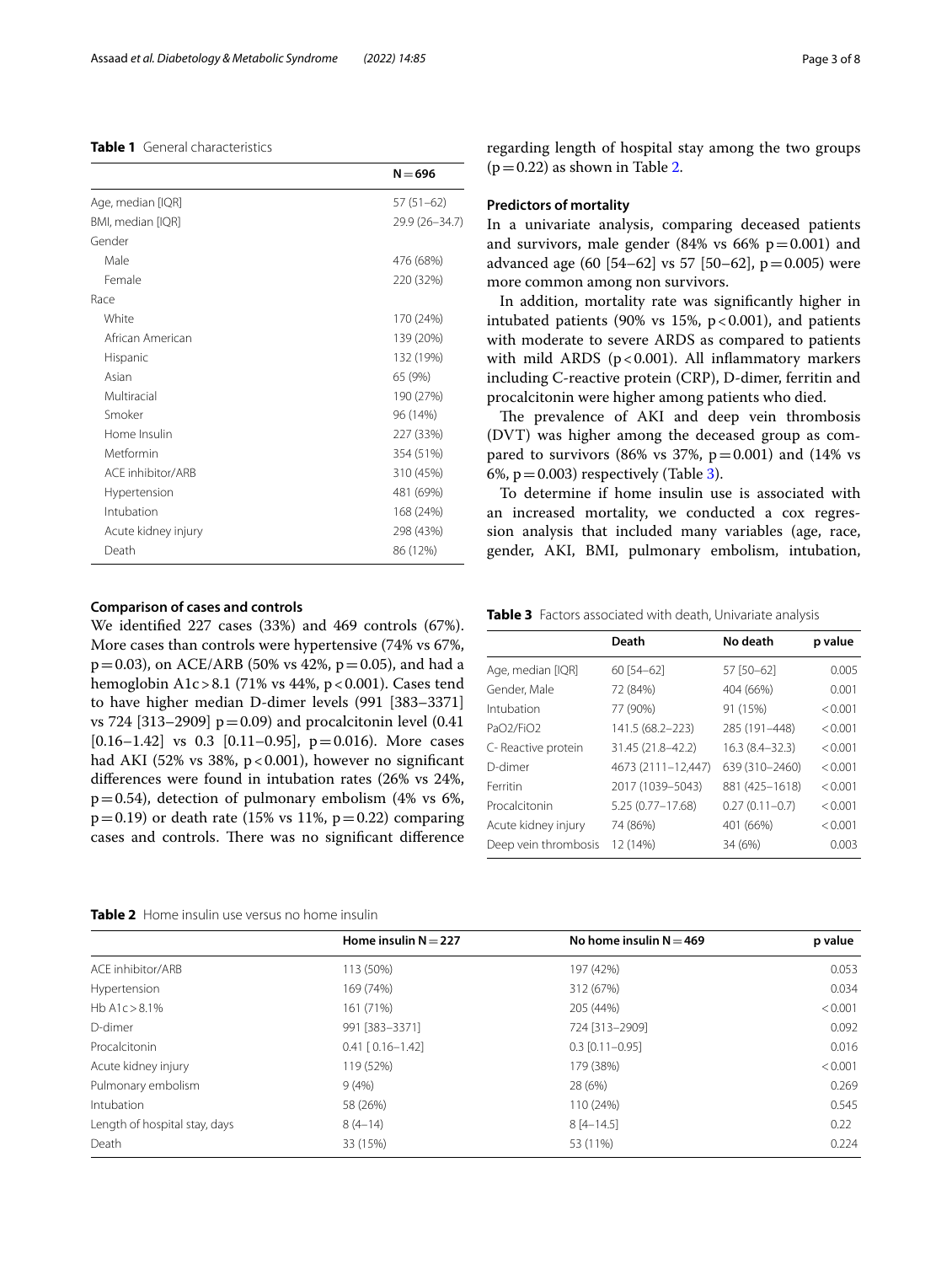medical inpatient treatment and insulin use at home). In this multivariable analysis, we found that home insulin use was independently associated with increased risk of death: Hazard ratio: 1.92, 95% confdence interval CI  $(1.13-3.23)$ ,  $p=0.014$ . Female gender was found to be a protective risk factor with HR of 0.51 95% CI (0.26–0.98)  $p=0.046$ . On the opposite side, intubation increases the risk of death by four-fold with HR 4.03, 95% CI (1.87– 8.7), p<0.001 and AKI almost double the risk of death with HR 2.36 95% CI (1.1–5.1), p=0.028. Increased

<span id="page-3-0"></span>**Table 4** Multivariable analysis, or cox regression analysis

|                                    | ΗR    | CI             | p value |
|------------------------------------|-------|----------------|---------|
| Age                                | 0.81  | $0.43 - 1.49$  | 0.486   |
| Race                               | 0.97  | $0.85 - 1.11$  | 0.737   |
| <b>BMI</b>                         | 1.001 | $0.97 - 1.01$  | 0.942   |
| Acute kidney injury                | 2.36  | $1.1 - 5.1$    | 0.028   |
| Female gender                      | 0.51  | $0.26 - 0.98$  | 0.046   |
| Intubation                         | 4.03  | $1.87 - 8.7$   | < 0.001 |
| Home insulin use vs no insulin use | 1.923 | $1.13 - 3.23$  | 0.014   |
| Steroid use, yes vs no             | 1.94  | $0.99 - 3.81$  | 0.053   |
| Hydroxychloroquine                 | 1.43  | $0.68 - 2.99$  | 0.335   |
| Azithromycin                       | 0.73  | $0.44 - 1.21$  | 0.231   |
| Tocilizumab                        | 1.06  | $0.65 - 1.71$  | 0.812   |
| Plasma                             | 1.04  | $0.55 - 1.97$  | 0.892   |
| Pulmonary embolism                 | 0.59  | $0.245 - 1.45$ | 0.258   |

mortality was not signifcantly correlated to any of these factors: age, race, BMI, PE, and medical treatment (Table [4\)](#page-3-0) (Figs. [1](#page-3-1) and [2\)](#page-4-0).

# **Discussion**

We showed herein that diabetic patients treated with subcutaneous insulin prior to hospital admission had worse outcomes and almost two times higher risk of death compared to diabetics treated with oral antihyperglycemic. Male gender, the need of mechanical ventilation and the development of AKI were associated with higher mortality rate. On the opposite side, female gender was found to be a protective factor. Many factors contribute to this large diference including lifestyle (smoking, drinking, hygiene, safety measures…), immunological diference driven by sex hormones and X chromosome [\[8](#page-6-7)] and ACE 2 receptor, which is the port of entry of SARS-CoV-2, that is more expressed in males than in females [\[9](#page-6-8)].

Only 14% of the studied sample were found to be smoker. A decent explanation why the percentage of smokers is reduced in our fndings, might be the elimination of patients with chronic obstructive pulmonary disease COPD.

Diabetes mellitus is well known to cause immune dysregulation. Insulin resistance has been linked to inflammation through multiple pathways. The adipocyte produces adipokines including interleukin IL-6 and tumor necrosis factor TNF alfa [\[10](#page-6-9)] that has been proven

<span id="page-3-1"></span>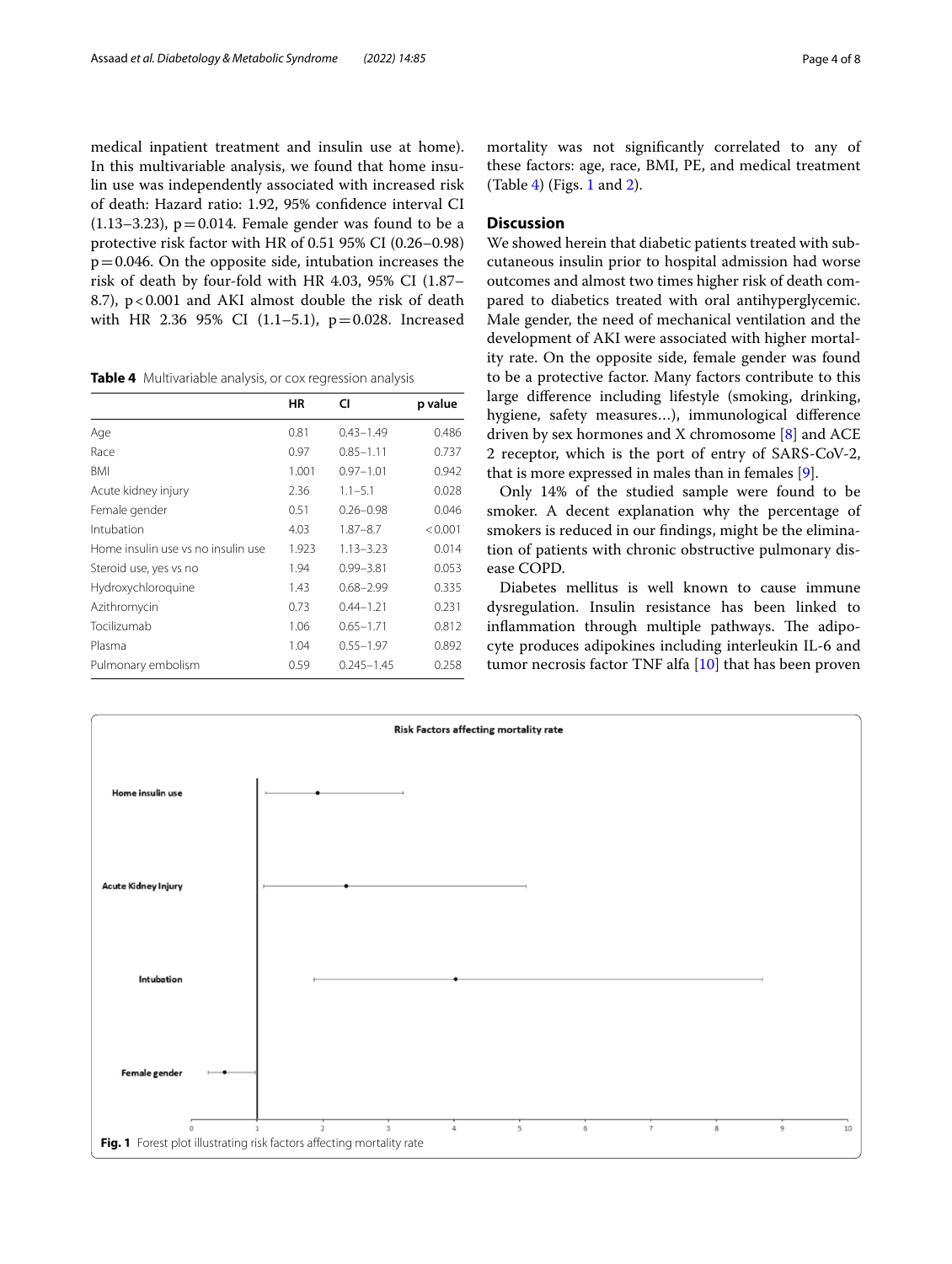

<span id="page-4-0"></span>to cause insulin resistance  $[11]$  $[11]$ . On the same page, acute phase reactants such as C reactive protein (CRP), fbrinogen and white blood cell count were found to be higher in type II diabetic patients [[10\]](#page-6-9). Along with that, hyperglycemia potentiates infammatory markers favorizing cytokine storm event [[12\]](#page-6-11). A review has shown that diabetes mellitus has been associated with pulmonary endothelial cell dysfunction and activation, placing the vessels at a higher risk of leak and damage with Covid-19 [[13\]](#page-6-12).

In our study, higher hemoglobin A1c level did not correlate with an increased risk of death. These results come along with some other fndings [\[14](#page-6-13), [15\]](#page-6-14) and contradict on the other hand diferent results [\[16,](#page-6-15) [17](#page-6-16)]. Many cofounders may have contributed to the non-signifcant correlation including concomitant anemia, BMI, medication compliance and most importantly sample size.

In a retrospective study dividing patients according to their HbA1c, the mortality rate, infammation and hypercoagulability were higher with higher A1c [\[16](#page-6-15)]. On the other hand a retrospective single-center study conducted on 117 Covid-19 patients with T2DM has failed to show a signifcant diference between well and poorly controlled diabetes in terms of clinical outcomes with many limitations including sample size and patients' selection [\[14](#page-6-13)]. Another cohort study contradicts these fndings by dividing diabetic patients into controlled and non-controlled based on their HbA1c (above or below 8%). Uncontrolled diabetic patients were found to have worse presentation and poorer outcome  $[18]$ . Same findings were proven by another cohort study who found that patients with HbA1c>9% had increased risk of hospitalization and concluded that HbA1c could be a strong predictor for disease severity and outcome [\[19\]](#page-6-18).

Importantly The CORONADO study performed on a larger sample, failed to determine a positive correlation between A1c and the primary outcome of the illness in a multivariable analysis [[17\]](#page-6-16). However, glycemic control has been proven essential to decrease the length of stay and the mortality rate according to Bruce Bode et al. [\[20](#page-6-19)]. Whether hemoglobin A1c level correlate or not with the outcome, it is evident that glycemic control is determining the prognosis of critical patients with Covid-19 [[21](#page-6-20), [22\]](#page-6-21) and may decrease the expression of ACE2 receptor in the lungs [[23](#page-6-22)].

Our fndings demonstrate that the use of home insulin almost doubles the risk of death among diabetic patients who encounter Covid-19 infection. A recently published systematic review and meta- analysis, has shown that diabetic patients treated with insulin had higher admission rate with Covid-19 infection [[24](#page-6-23)]. Increased mortality and increased complication in this group were also reported  $[24, 15]$  $[24, 15]$  $[24, 15]$  $[24, 15]$ . However, most of these studies were observational with heterogenous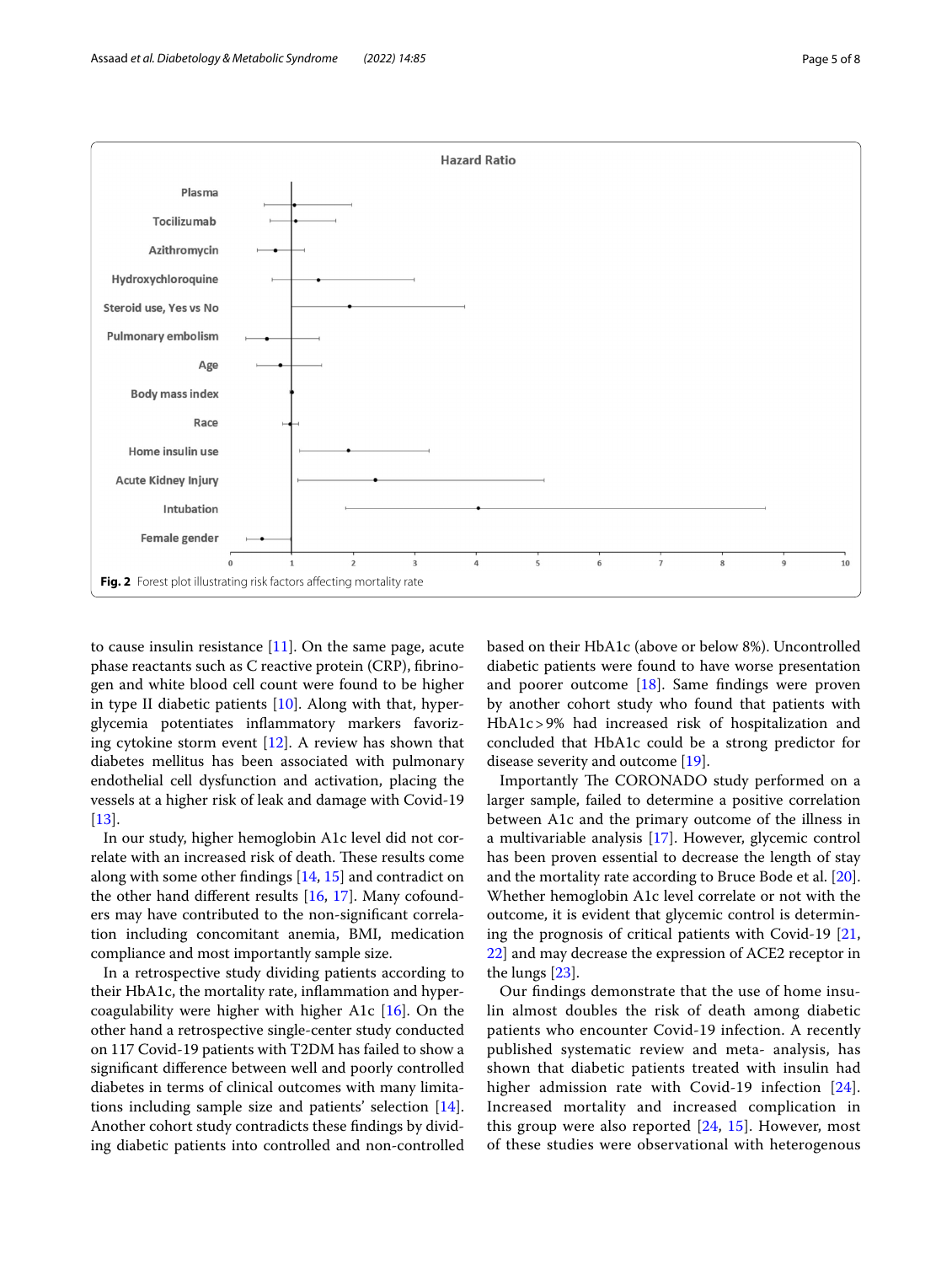results from fve diferent countries, and the type of diabetes studied was unclear. In addition to that, these studies did not exclude many comorbidities such as chronic obstructive lung disease (COPD) that can be a major cofounder.

Another retrospective study revealed that treatment with insulin alone or in combination with other antidiabetic agent is associated with higher mortality rate in Covid-19 patients than those without insulin treatment and the median length of hospital stay was signifcantly longer for the insulin group [[23\]](#page-6-22). Yet, baseline characteristics and laboratory fndings of the compared groups were mismatched and signifcantly diferent.

In parallel to that, an observational study has proven the higher mortality rate in diabetic infected patients with Covid-19 who were using insulin at home and a higher inpatient insulin requirement for those who died from Covid-19 [[25\]](#page-6-24). Higher doses of insulin were found to be associated with higher intubation rate [\[25](#page-6-24)]. Major limiting factors were sample size (166) and generalizability.

Multiple factors can explain the diference in mortality between these two groups. One of them is the infammatory state contributing to hypercoagulable state and organ damage, which are complications associated with higher mortality.

Insulin resistance builds up along with pancreas aging and fbrosis which occur with more advanced disease course of diabetes, infuenced also by other factors such as adipocyte accumulation and decreased cellular catabolism. In other words, patients who require insulin, have higher insulin resistance thus higher infammatory state [[10–](#page-6-9)[12](#page-6-11)]. On the same page, our fndings are consistent with higher Procalcitonin and higher D-dimer in patients who were treated with insulin which is found to be a prognostic indicator for poor outcome [[26\]](#page-6-25) and higher among deceased patients [\[27](#page-6-26)]. Similar results have proved that insulin group and hyperglycemia have more enhanced systemic infammation and higher infammatory markers including D-dimer, C-reactive protein, TNF-a and other interleukins [\[23](#page-6-22), [28](#page-7-0)].

Another reason behind the higher mortality rate in insulin group, is the tendency of this group to develop end organ damage. Most diabetic patients on insulin have chronic kidney disease as microvascular complication of more advanced disease. Patients who have chronic kidney disease are more prone to develop acute kidney injury [[21](#page-6-20), [22\]](#page-6-21), thus have worse outcome [\[29](#page-7-1)].

Furthermore, the hesitance of steroid use initially in insulin-dependent patient, is another cause potentially residing behind the higher mortality in this group. RECOVERY trial has proven that Dexamethasone is efective in reducing mortality in ventilated patients and those who require oxygen [[30](#page-7-2), [31\]](#page-7-3). Patients treated with insulin at home received less steroid compared to those who were not on insulin.

# **Limitations**

Our study has several limitations. Due to its retrospective nature, data availability and multiple biases including selection and confounding bias.

All selected patients were hospitalized and have more severe disease as compared to diabetic patients who were monitored at home and who were not included in our study. Age, body mass index, smoking status, hypertension, and chronic kidney disease all are factors that can potentially distort the measure of the association between the use of home insulin and poorer outcome. More prospective and randomized clinical trials are needed.

Another selection bias was excluding patients who did not have a reported HbA1c within 3 months of hospitalization. Patients who did not have close follow-up and who might have worse disease and poor glycemic control have not been studied. Our analysis has excluded patients with underlying lung disease (COPD), arrythmia, heart failure or end stage renal disease, which afects the generalizability of our fndings.

Furthermore, patients with chronic kidney disease were not excluded. It has been proven that preexisting CKD is a contributor to the development of new acute kidney injury or AKI [\[21](#page-6-20), [23](#page-6-22)] and might not come back to their baseline renal function [[32](#page-7-4), [33](#page-7-5)]. Patients with Covid-19 pneumonia who developed AKI had a worse outcome as shown in a retrospective study [\[29](#page-7-1)]. Moreover, insulin resistance is more prevalent in patients with chronic kidney disease as described in a systematic review [\[34](#page-7-6)]. Thus, enrolled patient with chronic kidney disease, have higher insulin resistance, higher infammatory state, and higher incidence of AKI which might have contributed to a higher mortality and morbidity rate in the group of patients who were treated with insulin at home. Our analysis does not also stratify patients based on their CKD-stage.

Glycemic level along with inpatient insulin requirements are not reported in our analysis which is also a serious limitation. Poor glycemic control during the hospital course might also afect the mortality and the outcome. Thus, further prospective studies including these factors are needed.

#### **Conclusion**

In conclusion, we encountered higher mortality rate and intubation in diabetic infected patients who were treated with subcutaneous insulin at home, as compared to those who were on oral regimen. The importance of the study resides in highlighting the mechanism behind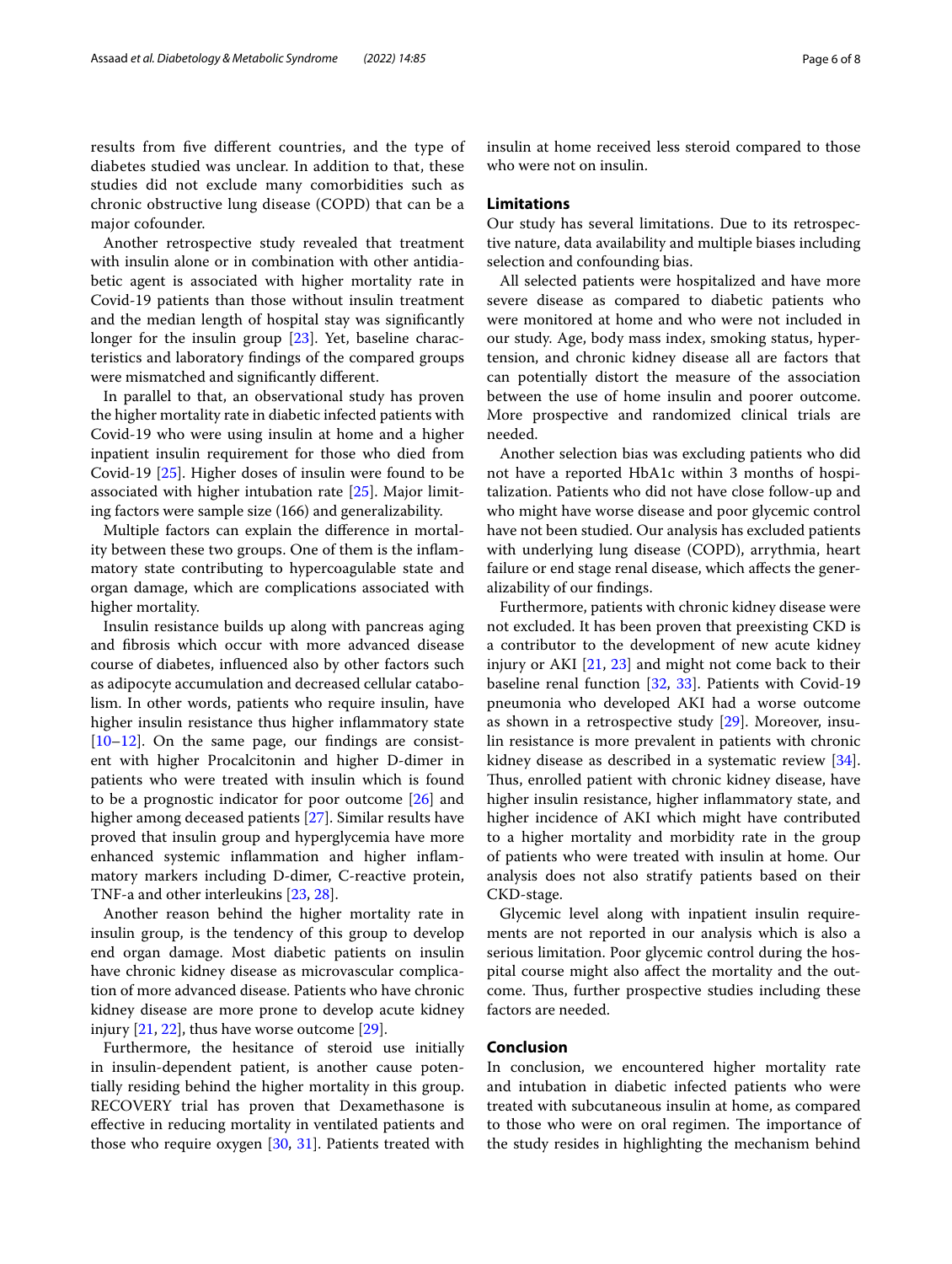the infammatory state in this specifc population who is at higher risk of death from Covid-19. Stratifying these patients according to their A1c, BMI and treatment is a potential scoring system to predict their outcome. Glycemic control seems to be crucial in decreasing the chronic infammatory state, thus in protecting diabetic patients not only from Covid-19, but also from any pandemic that may possibly arise in the future.

### **Acknowledgements**

I would like to thank the internal medicine research department at Staten Island University hospital especially the Director of clinical research Maria Farberov for helping me fnalize the project.

#### **Author contributions**

All authors have made contributions to writing the manuscript and interpreting the data. All authors read and approved the fnal manuscript.

#### **Funding**

This research received no grants from any funding campaign, the authors received no fnancial support for this study.

#### **Availability of data and materials**

Not applicable.

#### **Declarations**

**Ethics approval and consent to participate** Not applicable.

#### **Consent for publication**

Not applicable.

#### **Competing interests**

The authors declare that there is no confict of interest.

#### **Author details**

<sup>1</sup> Department of Internal Medicine, Staten Island University Hospital, Staten Island, NY 10305, USA. <sup>2</sup> Department of Pulmonary Disease and Critical Care, Staten Island University Hospital, Staten Island, NY 10305, USA. <sup>3</sup>Department of Endocrinology, Staten Island University Hospital, Staten Island, NY 10305, USA.

#### Received: 4 April 2022 Accepted: 10 June 2022 Published online: 20 June 2022

#### **References**

- <span id="page-6-0"></span>1. Munster VJ, Koopmans M, van Doremalen N, van Riel D, de Wit E. A novel coronavirus emerging in China—key questions for impact assessment. N Engl J Med. 2020;382(8):692–4.
- <span id="page-6-1"></span>2. Zhu N, Zhang D, Wang W, Li X, Yang B, Song J, et al. A novel coronavirus from patients with pneumonia in China, 2019. N Engl J Med. 2020;382(8):727–33.
- <span id="page-6-2"></span>3. Ahn DG, Shin HJ, Kim MH, Lee S, Kim HS, Myoung J, et al. Current status of epidemiology, diagnosis, therapeutics, and vaccines for novel coronavirus disease 2019 (COVID-19). J Microbiol Biotechnol. 2020;30(3):313–24.
- <span id="page-6-3"></span>4. The WHO-China Joint Mission on Coronavirus Disease 2019, World Health Organization (WHO). Report of the WHO-China Joint Mission on Coronavirus Disease 2019 (COVID-19). WHO-China Jt Mission Coronavirus Dis 2019. 2020; 1 (16–24 February):1–40. [https://www.who.int/docs/defau](https://www.who.int/docs/default-source/coronaviruse/who-china-joint-mission-on-covid-19-final-report.pdf) [lt-source/coronaviruse/who-china-joint-mission-on-covid-19-fnal-report.](https://www.who.int/docs/default-source/coronaviruse/who-china-joint-mission-on-covid-19-final-report.pdf) [pdf](https://www.who.int/docs/default-source/coronaviruse/who-china-joint-mission-on-covid-19-final-report.pdf)
- <span id="page-6-4"></span>5. Moreno-Torres V, de la Fuente S, Mills P, Muñoz A, Muñez E, Ramos A, et al. Major determinants of death in patients hospitalized with

COVID-19 during the frst epidemic wave in Madrid, Spain. Medicine. 2021;100(16):e25634.

- <span id="page-6-5"></span>6. Williamson EJ, Walker AJ, Bhaskaran K, Bacon S, Bates C, Morton CE, et al. Factors associated with COVID-19-related death using Open-SAFELY. Nature. 2020;584(7821):430–6. [https://doi.org/10.1038/](https://doi.org/10.1038/s41586-020-2521-4) [s41586-020-2521-4.](https://doi.org/10.1038/s41586-020-2521-4)
- <span id="page-6-6"></span>7. Saha S, Al-Rifai RH, Saha S. Diabetes prevalence and mortality in COVID-19 patients: a systematic review, meta-analysis, and meta-regression. J Diabetes Metab Disord. 2021;20(1):939–50.
- <span id="page-6-7"></span>8. Bwire GM. Coronavirus: why men are more vulnerable to covid-19 than women? SN Compr Clin Med. 2020;2(7):874–6.
- <span id="page-6-8"></span>9. Zhao Y, Zhao Z, Wang Y, Zhou Y, Ma Y, Zuo W. Single-Cell RNA expression profling of ACE2, the receptor of SARS-CoV-2. Am J Respir Crit Care Med. 2020;202(5):756–9.
- <span id="page-6-9"></span>10. Shoelson SE, Lee J, Goldfne AB. Infammation and insulin resistance. J Clin Invest. 2006;116(7):1793–801.
- <span id="page-6-10"></span>11. Feinstein R, Kanety H, Papa MZ, Lunenfeld B, Karasik A. Tumor necrosis factor-α suppresses insulin-induced tyrosine phosphorylation of insulin receptor and its substrates. J Biol Chem. 1993;268(35):26055–8.
- <span id="page-6-11"></span>12. Caussy C, Wallet F, Laville M, Disse E. Obesity is associated with severe forms of COVID-19. Obesity. 2020;28(7):1175.
- <span id="page-6-12"></span>13. Hayden MR. Endothelial activation and dysfunction in metabolic syndrome, type 2 diabetes and coronavirus disease 2019. J Int Med Res. 2020;48(7):0300060520939746.
- <span id="page-6-13"></span>14. Raouf M, Khalili S, Mansouri M, Mahdavi A, Khalili N. Well-controlled vs poorly-controlled diabetes in patients with COVID-19: are there any diferences in outcomes and imaging fndings? Diabetes Res Clin Pract. 2020;166:108286. <https://doi.org/10.1016/j.diabres.2020.108286>.
- <span id="page-6-14"></span>15. Agarwal S, Schechter C, Southern W, Crandall JP, Tomer Y. Preadmission diabetes-specific risk factors for mortality in hospitalizedpatients withdiabetes and coronavirus disease 2019. Diabetes Care. 2020;43(10):2339–44.
- <span id="page-6-15"></span>16. Wang Z, Du Z, Zhu F. Glycosylated hemoglobin is associated with systemic infammation, hypercoagulability, and prognosis of COVID-19 patients. Diabetes Res Clin Pract. 2020;164:108214. [https://doi.org/10.](https://doi.org/10.1016/j.diabres.2020.108214) [1016/j.diabres.2020.108214.](https://doi.org/10.1016/j.diabres.2020.108214)
- <span id="page-6-16"></span>17. Cariou B, Hadjadj S, Wargny M, Pichelin M, Al-Salameh A, Allix I, et al. Phenotypic characteristics and prognosis of inpatients with COVID-19 and diabetes: the CORONADO study. Diabetologia. 2020;63(8):1500–15.
- <span id="page-6-17"></span>18. Bhandari S, Rankawat G, Singh A, Gupta V, Kakkar S. Impact of glycemic control in diabetes mellitus on management of COVID-19 infection. Int J Diabetes Dev Ctries. 2020;40:340–5.
- <span id="page-6-18"></span>19. Merzon E, Green I, Shpigelman M, Vinker S, Raz I, Golan-Cohen A, et al. Hemoglobin A1C is a predictor of COVID-19 severity in patients with diabetes. Diabetes Metab Res Rev. 2020;2019(May):e3398.
- <span id="page-6-19"></span>20. Bode B, Garrett V, Messler J, McFarland R, Crowe J, Booth R, et al. Glycemic characteristics and clinical outcomes of covid-19 patients hospitalized in the United States. J Diabetes Sci Technol. 2020;14(4):813–21.
- <span id="page-6-20"></span>21. Zhu L, She Z-G, Cheng S, Qin J-J. Association of blood glucose control and outcomes. pdf. Cell Metab. 2020;31(June):1068–77.
- <span id="page-6-21"></span>22. Alahmad B, Al-Shammari AA, Bennakhi A, Al-Mulla F, Ali H. Fasting blood glucose and covid-19 severity: nonlinearity matters. Diabetes Care. 2020;43(12):3113–6.
- <span id="page-6-22"></span>23. Yu B, Li C, Sun Y, Wang DW. Insulin treatment is associated with increased mortality in patients with covid-19 and type 2 diabetes. Cell Metab. 2021;33(1):65-77.e2.
- <span id="page-6-23"></span>24. Yang Y, Cai Z, Zhang J. Insulin treatment may increase adverse outcomes in patients with COVID-19 and diabetes: a systematic review and metaanalysis. Front Endocrinol. 2021;12(July):1–10.
- <span id="page-6-24"></span>25. Riahi S, Sombra LRS, Lo KB, Chacko SR, Neto AGM, Azmaiparashvili Z, et al. Insulin use, diabetes control, and outcomes in patients with covid-19. Endocr Res. 2021;46(2):45–50. [https://doi.org/10.1080/07435800.2020.](https://doi.org/10.1080/07435800.2020.1856865) [1856865](https://doi.org/10.1080/07435800.2020.1856865).
- <span id="page-6-25"></span>26. Abou-ismail MY, Diamond A, Kapoor S, Arafah Y. Since January 2020 Elsevier has created a COVID-19 resource centre with free information in English and Mandarin on the novel coronavirus COVID-19. The COVID-19 resource centre is hosted on Elsevier Connect, the company 's public news and information. 2020; (January).
- <span id="page-6-26"></span>27. Lodigiani C, Iapichino G, Carenzo L, Cecconi M, Ferrazzi P, Sebastian T, et al. Venous and arterial thromboembolic complications in COVID-19 patients admitted to an academic hospital in Milan Italy. Thrombosis Res. 2020;191:9–14.